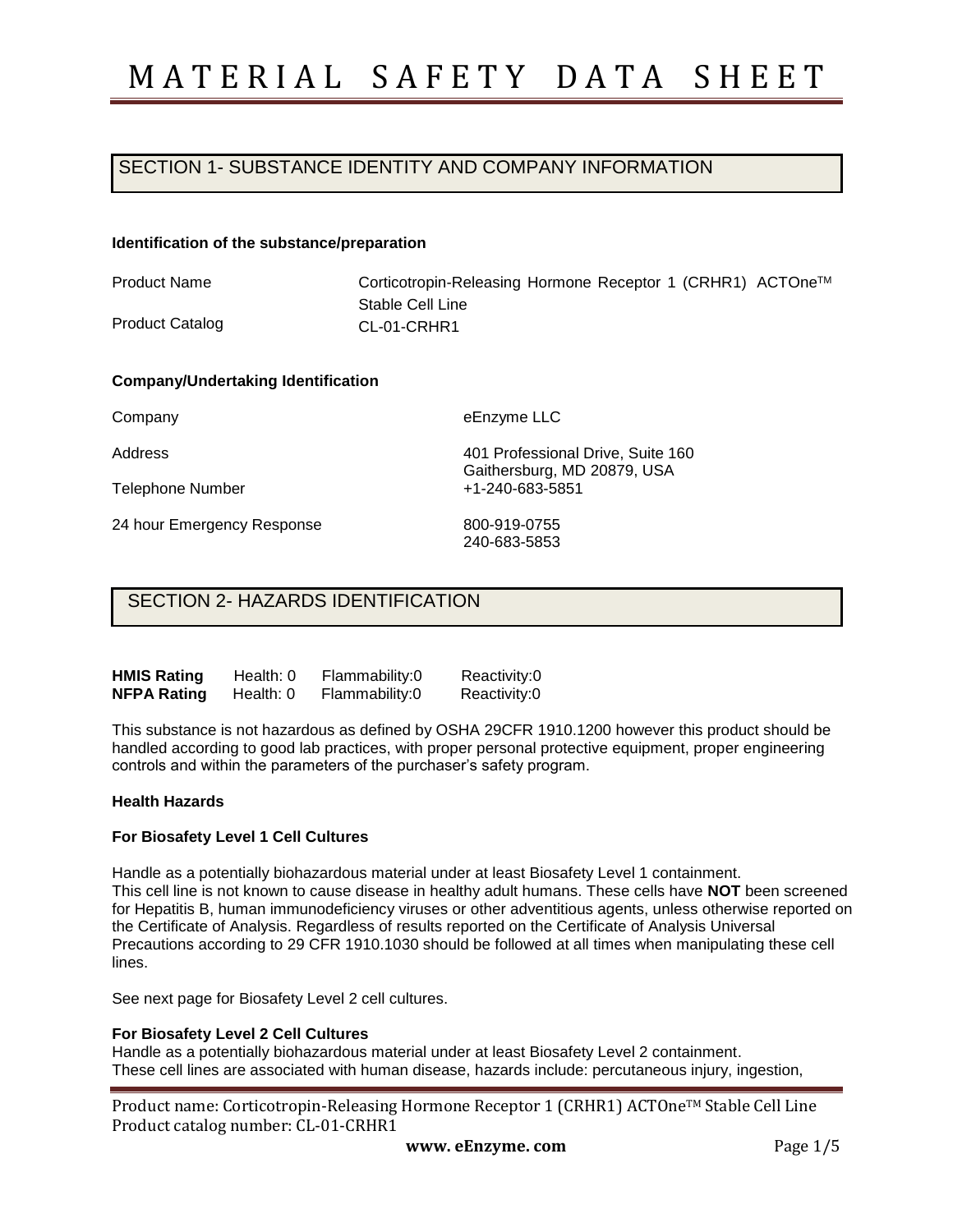mucous membrane exposure (U.S. Government Publication **Biosafety in Microbiological and Biomedical Laboratories)**. These cells have **NOT** been screened for Hepatitis B, human immunodeficiency viruses or other adventitious agents, unless otherwise reported on the Certificate of Analysis. Regardless of results reported on the Certificate of Analysis Universal Precautions according to 29 CFR 1910.1030 should be followed at all times when manipulating these cell lines.

## SECTION 3- COMPOSITION/INFORMATION ON INGREDIENTS

Either frozen or growing cells shipped in liquid cell culture medium (a mixture of components that may include, but is not limited to: inorganic salts, vitamins, amino acids, carbohydrates and other nutrients dissolved in water). Frozen Cultures may also contain a 5%-10% solution of Dimethyl sulfoxide as a cryoprotectant.

# SECTION 4- FIRST AID MEASURES

| <b>Skin contact</b> | Wash off immediately with plenty of water. If symptoms persist, call a<br>physician.                                                            |
|---------------------|-------------------------------------------------------------------------------------------------------------------------------------------------|
| Eye contact         | Rinse immediately with plenty of water, also under the eyelids, for at least<br>15 minutes. Consult a physician.                                |
| Ingestion           | Never give anything by mouth to an unconscious person. If symptoms<br>persist, call a Physician. Do not induce vomiting without medical advice. |
| <b>Inhalation</b>   | Move to fresh air. If symptoms persist, call a physician. If not breathing,<br>give artificial respiration.                                     |
| Notes to physician  | Treat symptomatically.                                                                                                                          |

## SECTION 5- FIRE FIGHTING MEASURES

**Suitable extinguishing media Target Organ Effects**

**Special protective equipment for firefighters**  Wear self-contained breathing apparatus and protective suit. Water spray. Carbon dioxide (CO2). Foam. Dry chemical. No known effects under normal use conditions.

### SECTION 6- ACCIDENTAL RELEASE MEASURES

**Personal precautions**<br> **HMIS Methods for cleaning up**<br> **Coak up with inert absorbent material** Soak up with inert absorbent material.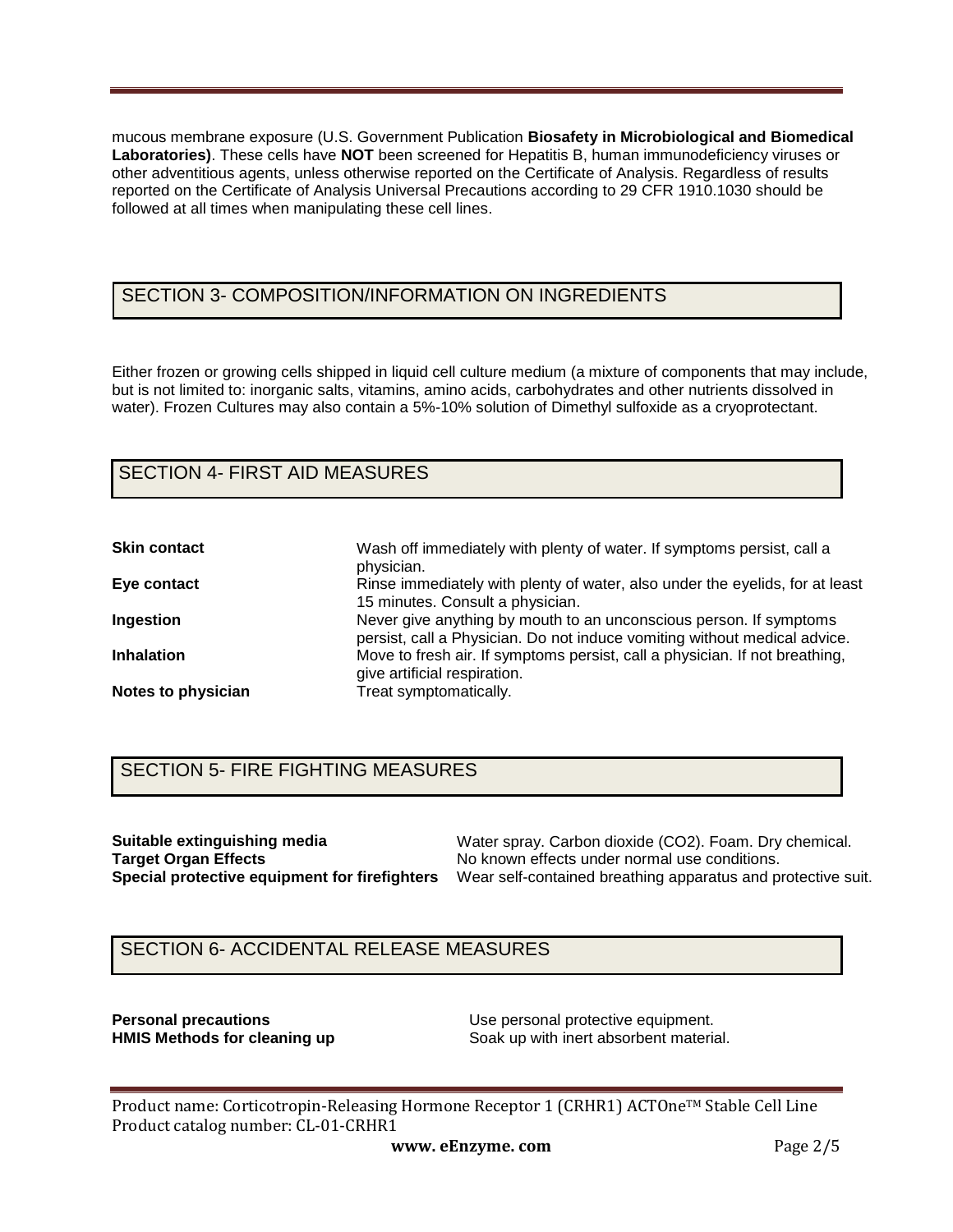### SECTION 7- HANDLING AND STORAGE

**Handling Tandling 1986** Always wear recommended Personal Protective Equipment.<br> **Storage** The Reep in properly labelled containers. **Storage** Keep in properly labelled containers.

## SECTION 8- EXPOSURE CONTROLS/PERSONAL PROTECTION

| <b>Use Personal Protective Equipment</b> | Including Eye Protection, Chemical Resistant Gloves, and appropriate<br>clothing to prevent skin exposure. In addition, a Respiratory<br>program that complies with OSHA 29 CFR 1910.134 and<br>ANSI Z88.2 requirements or European Standard EN 149 must be<br>followed whenever workplace conditions warrant respirator use. |
|------------------------------------------|-------------------------------------------------------------------------------------------------------------------------------------------------------------------------------------------------------------------------------------------------------------------------------------------------------------------------------|
| <b>Engineering Controls</b>              | The use and storage of this material requires user to maintain and<br>make available appropriate eyewash and safety shower facilities. Use<br>fume hood or other appropriate ventilation method to keep airborne<br>concentrations as low as possible.                                                                        |
| <b>Exposure Limits</b>                   | No exposure limits for this material have been established by ACGIH,<br>NIOSH, or OSHA.                                                                                                                                                                                                                                       |

### SECTION 9- PHYSICAL AND CHEMICAL PROPERTIES

#### **General Information**

**Form Appearance Odor Boiling Point/Range Melting Point/Range Flash Point Autoignition temperature Oxidizing properties Water solubility**

Liquid No information available No information available °C no data available °C no data available °C no data available °C no data available No information available Soluble

**°**F no data available °F no data available °F no data available °F no data available

### SECTION 10- STABILITY AND REACTIVITY

**Stability Materials to avoid Hazardous decomposition Products Polymerization** 

Stable. No information available. No information available.

Hazardous polymerization does not occur.

### SECTION 11- TOXICOLOGICAL INFORMATION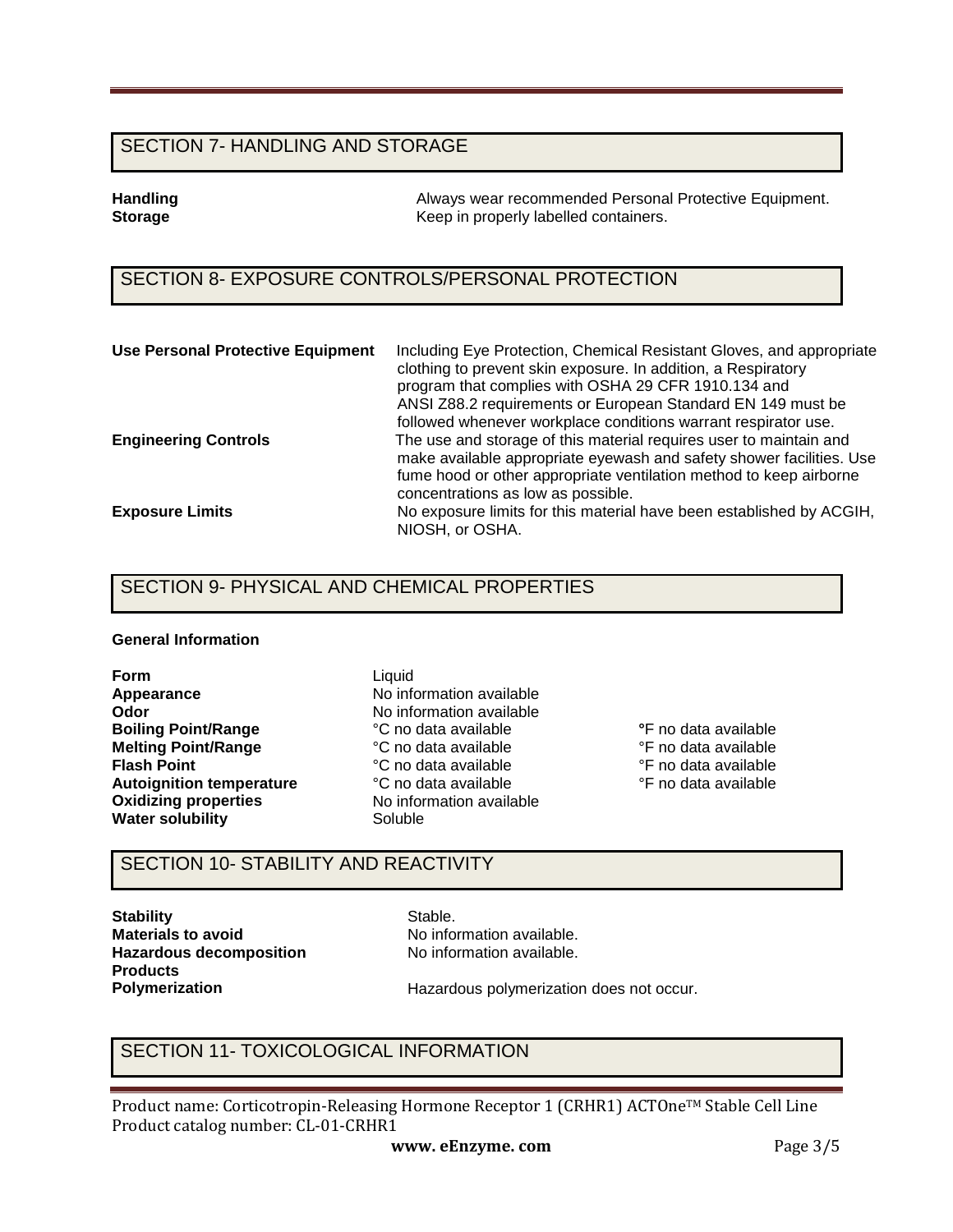### **Acute toxicity**

| <b>Chemical Name</b> | ∟D50                  | <b>LD50</b>          | LC50                    |  |
|----------------------|-----------------------|----------------------|-------------------------|--|
|                      | (oral. rat/mouse)     | (dermal, rat/rabbit) | (inhalation. rat/mouse) |  |
| dimethyl sulfoxide   | 14500 mg/kg Oral LD50 | no data available    | no data available       |  |

### **Principle Routes of Exposure/ Potential Health effects Eyes Skin**

| <b>Skin</b>                  | Components of the product may be absorbed into the body through |
|------------------------------|-----------------------------------------------------------------|
|                              | the skin. May cause skin irritation in susceptible persons.     |
| <b>Inhalation</b>            | May cause irritation of respiratory tract.                      |
| Ingestion                    | May be harmful if swallowed.                                    |
| <b>Carcinogenic effects</b>  | No information available.                                       |
| <b>Mutagenic effects</b>     | No information available.                                       |
| <b>Reproductive toxicity</b> | No information available.                                       |
| <b>Sensitization</b>         | No information available.                                       |
|                              |                                                                 |

May cause eye irritation with susceptible persons.

### SECTION 12- ECOLOGICAL INFORMATION

| <b>Ecotoxicity effects</b> |
|----------------------------|
| <b>Mobility</b>            |
| <b>Biodegradation</b>      |
| <b>Bioaccumulation</b>     |

Daphnia magna. (Water flea) No information available. Inherently biodegradable. Does not bioaccumulate.

# SECTION 13- DISPOSAL CONSIDERATIONS

Decontaminate all wastes before disposal (steam sterilization, chemical disinfection, and/or incineration). Dispose of in accordance with applicable regulations.

### SECTION 14- TRANSPORT INFORMATION

**Proper shipping name Hazard class Subsidiary Class Eyes Packing group UN-No** 

Not classified as dangerous in the meaning of transport regulations. None None None None

## SECTION 15- REGULATORY INFORMATION